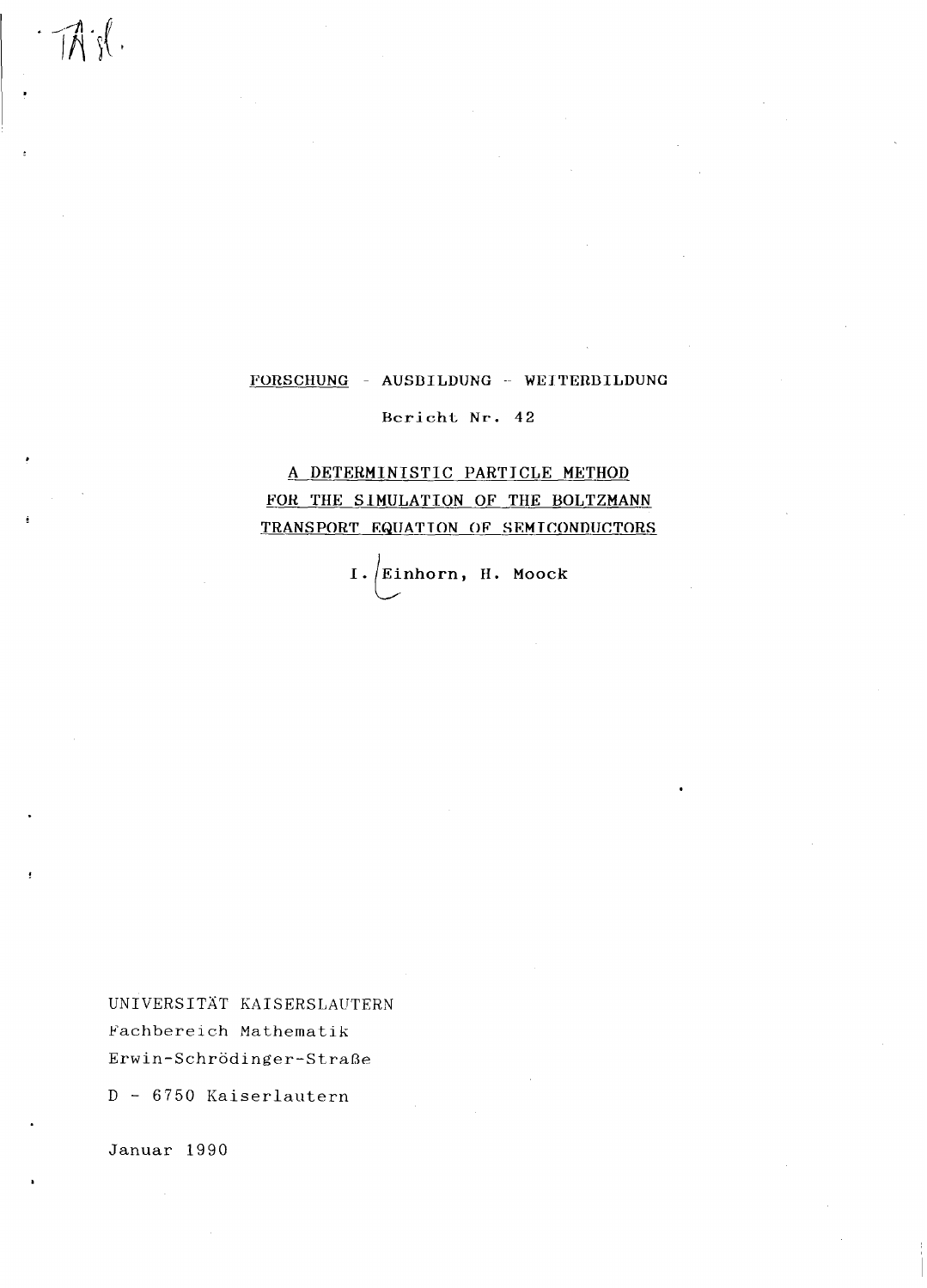# A deterministic particle method for the Simulation of the

## Boltzmann Transport Equation of Semiconductors

I. Einhorn, H. Moock University of Kaiscrslautern Fachbereich Mathematik Postfach 3049 D-6750 Kaiserslautern

#### Abstract

We present a deterministic simulation scheme for the Boltzmann Semiconductor Equation. The convergence of the method ia ahown for a simplified space homogeneous case. Numerical experiments, which are very promising, are also given in this situation. The extension for the application to the apace inhomogeneous equation with a self consistent electric field is quoted. Theoretical considerations in that case are in preparation.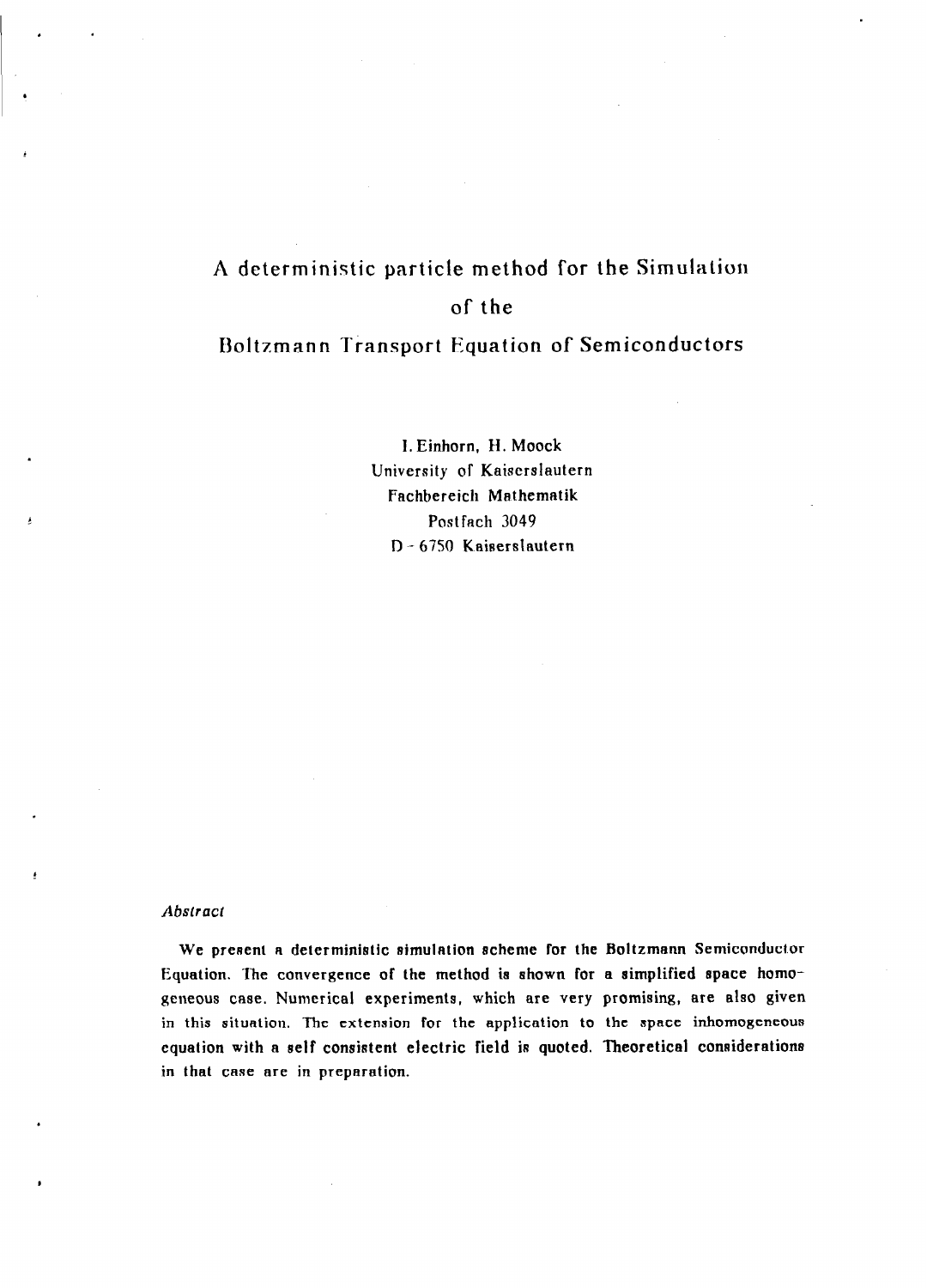## 1. Introduction

In this paper we pre8ent anew deterministic particle method for the numerical solution of a one - dimensional space - homogeneous transport equation, which describes the carrier transport in semiconductors.

Most of the numerical studies in semiconductor - modelling are based upon the drift - diffusion equations. But as turned out in the last few years, these equations are not an adequate tool to describe the transport-phenomena appearing in semiconductors with very small structures, like the new submicron chips.

A more suitable description of such devices is given by the following kinetic equation

$$
\frac{\partial f(t, \mathbf{x}, \mathbf{k})}{\partial t} + \mathbf{v} \nabla_{\mathbf{x}} f(t, \mathbf{x}, \mathbf{k}) + E(t, \mathbf{x}) \nabla_{\mathbf{k}} f(t, \mathbf{x}, \mathbf{k}) = I[f](\mathbf{x}, \mathbf{k})
$$

$$
I[f](\mathbf{x}, \mathbf{k}) = \int Q(\mathbf{k}, \mathbf{k}) \cdot (f(t, \mathbf{x}, \mathbf{k}) - f(t, \mathbf{x}, \mathbf{k})) d\mathbf{k},
$$

(1)

$$
v = g(k),
$$

$$
\text{div } \mathbf{E}(\mathbf{t}, \mathbf{x}) = \int f(\mathbf{t}, \mathbf{x}, \mathbf{k}) \, d\mathbf{k} - \mathbf{n}(\mathbf{t}, \mathbf{x}).
$$

Our aim is to find a numerical method to compute the distribution function  $f(t, x, k)$ . Since this is quite difficult, we restrict our considerations to a simplified case.

We will investigate the following, one  $-$  dimensional, homogeneous transport equa-tion with a time - dependent electric field :

(2)  
\n
$$
\frac{\partial f(t,k)}{\partial t} + E(t) \frac{\partial f(t,k)}{\partial k} = I[f](k)
$$
\n
$$
I[f](k) = \int P(k,k') f(t,k')dk' - f(t,k) \int Q(k,k')dk'.
$$

In order to solve this equation, we use a generalized version of the deterministic particle method introduced in  $[6]$ .

lhie paper is organized a8 follow8 :

In chapter 2 we explain the physical background of our problem. Afterwards the numerical method is introduced. In chapter 4 it ie applied to two physically relevant probleme, the so- called relaxation time model8 [l]. In the last chapter we will give some comments on the extension of our method to the general case of solving the kinetic equation (1).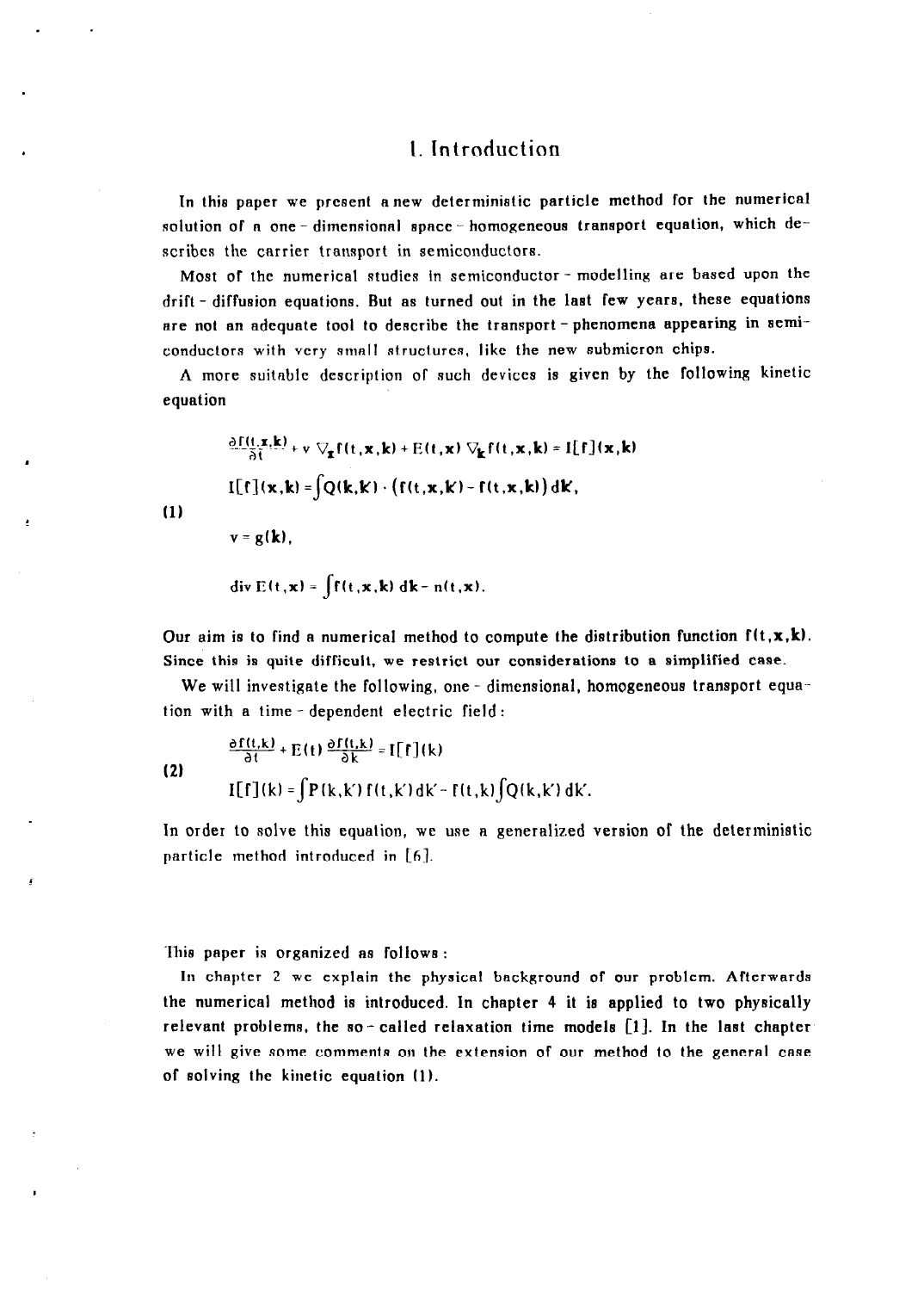#### 2. The Transport-Equation

In order to understand the physical background of our equation we use the following model. For a detailed presentation we refer to  $[4],[8],[9]$ . We describe the electron distribution in a semiconductor by the density - function  $f(t, x, k)$ ,  $t \in \mathbb{R}^3$ .  $x \in \mathbb{R}^3$  ke  $\mathbb{R}^3$ , where t denotes the time, x the space coordinate and k the wavevector. The probability of finding at time t an electron with wavevector k in the interval  $[x, x + \Delta x]$  is equal to  $f(t, x, k) dx$ . The time dependence of f is caused by diffusion effects, external fields and collisions.

First we consider the influence of the diffusion effects. If  $v(k)$  denotes the velocity of an electron with wavevector  $k$ , then the carriers in this state move in the time t a distance  $t \cdot v(k)$ . Thus, according to Liouville's theorem on the invariance of volume in the phase space, the number of carriers in the neighbourhood of x at time t is equnl to the number of carriers in the neighbourhood of  $x-t \cdot v(k)$  at time 0.

$$
\Rightarrow \qquad f(t, x, k) = f(0, x - t \cdot v(k), k).
$$

This means, that the change of density  $f(t, x, k)$  caused by diffusion is

(3) 
$$
\frac{\partial f(t, x, k)}{\partial t}\Big|_{Diff} = -v(k) \nabla_{x} f(t, x, k).
$$

In consequence of an electric field one obtains for the  $k$ -vector

 $\mathbf{k}$ = $E(t,\mathbf{x})$ .

$$
\Rightarrow \qquad f(t, \mathbf{x}, \mathbf{k}) = f(0, \mathbf{x}, \mathbf{k} - \mathbf{k} \cdot t) \Rightarrow
$$

(4) 
$$
\frac{\partial f(t, x, k)}{\partial t}\Big|_{e, \text{Field}} = - E(t, x) \nabla_k f(t, x, k).
$$

The distribution changes because of elastic scattering at the rate

(5) 
$$
\frac{\partial f(t, x, k)}{\partial t} \Big|_{\text{Scatt}} = \int \Big( P(k, k) \cdot \big( f(t, x, k) \cdot (1 - f(t, x, k)) \Big) - Q(k, k) \cdot \big( f(t, x, k) \cdot (1 - f(t, x, k)) \big) \Big) dk.
$$

 $Q(k,k)$  is the transition probability from k to K, whereas  $P(k,k) = Q(k,k)$  denotes the probability for a transition from  $k$  to  $k$ .

For the total change in time of the distribution-function  $f(t, x, k)$  we have

$$
\frac{\partial f(t,x,k)}{\partial t} = \frac{\partial f(t,x,k)}{\partial t}\Big|_{\text{Diff}} + \frac{\partial f(t,x,k)}{\partial t}\Big|_{\text{el. Field}} + \frac{\partial f(t,x,k)}{\partial t}\Big|_{\text{Scatt}}
$$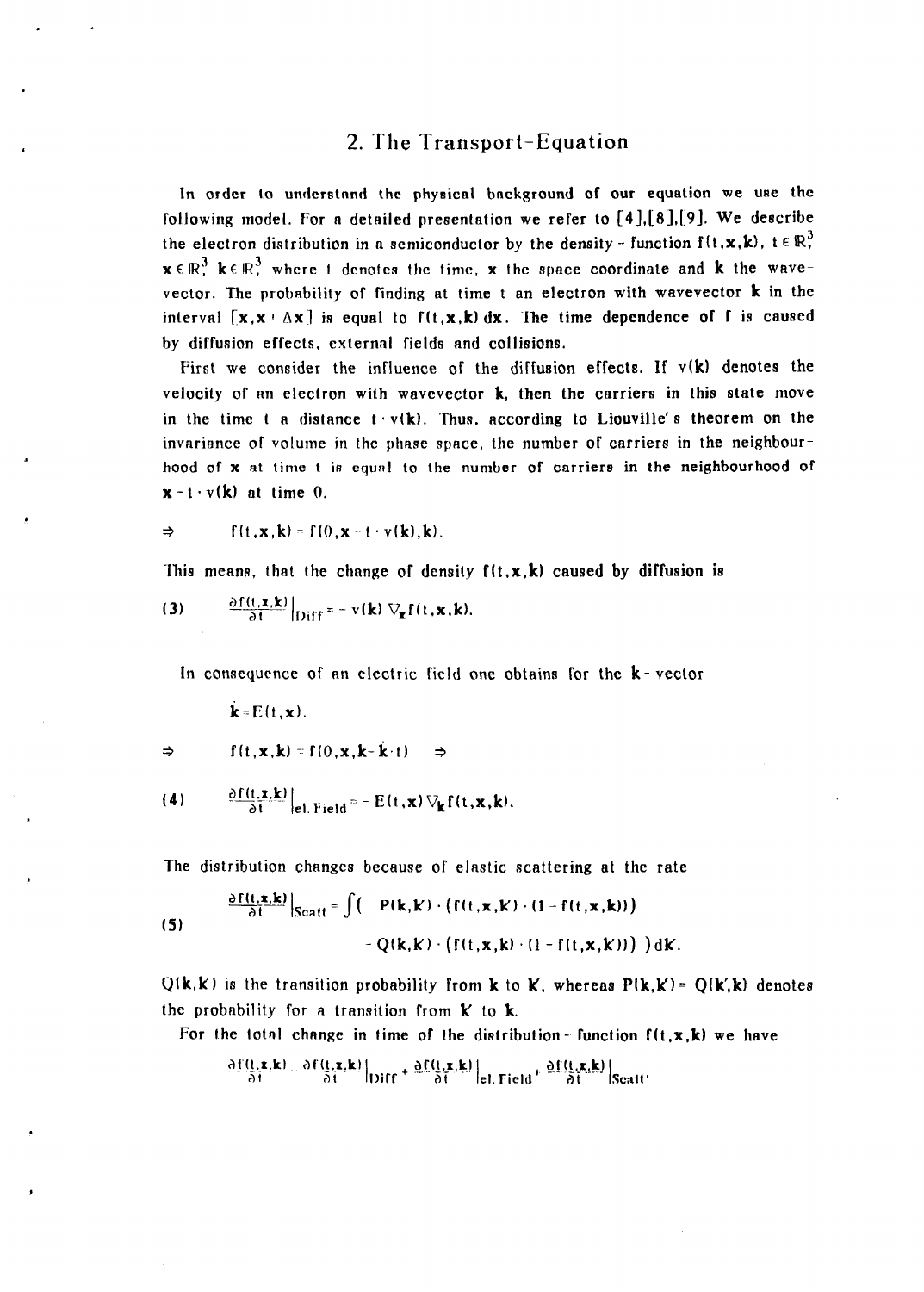Together with  $(3)$ ,  $(4)$  and  $(5)$  we get the following transport - equation

$$
\frac{\partial f(t,\mathbf{x},\mathbf{k})}{\partial t} + \mathbf{v}(\mathbf{k}) \nabla_{\mathbf{x}} f(t,\mathbf{x},\mathbf{k}) + E(t,\mathbf{x}) \nabla_{\mathbf{k}} f(t,\mathbf{x},\mathbf{k}) = \mathbf{I}[f](\mathbf{x},\mathbf{k}),
$$

$$
(6) \qquad \qquad \text{if } f(x,k) = \left( \left( \text{P}(k,k) \cdot \left( f(t,x,k) \cdot (1 - f(t,x,k)) \right) \right) \right)
$$

$$
-Q(\mathbf{k},\mathbf{k}) \cdot (f(t,\mathbf{x},\mathbf{k}) \cdot (1 - f(t,\mathbf{x},\mathbf{k}))) ) d\mathbf{k}.
$$

For weakly doted semiconductors we may assume, that  $f(t,x,k)$  is small compared with one, so that we can approximate  $1 - f(t, x, k)$  by 1. With this simplification we receive the linearized form of lhe collision- term

(7) 
$$
\frac{\partial f(t, x, k)}{\partial t} + v(k) \nabla_{x} f(t, x, k) + E \nabla_{k} f(t, x, k) = I[f](x, k),
$$

$$
I[f](x, k) = \int (P(k, k) f(t, x, k) - Q(k, k) f(t, x, k)) dk.
$$

In this paper we will restrict our investigations to the easier, one-dimensional, space - homogeneous case. We consider the following problem

(8)  
\n
$$
\frac{\partial f(t,k)}{\partial t} + E(t) \frac{\partial f(t,k)}{\partial k} = I[f](k)
$$
\n
$$
I[f](k) = \int P(k,k) f(t,k) dk - f(t,k) \int Q(k,k) dk.
$$

P and Q are uniform  $Lipschitz$  - continuous functions with

 $\int P(k,k') dk = \int Q(k',k) dk.$ 

f is the integrable solution of (8) with the initial condition

 $f_0(k) = f(0,k)$ 

and the normalization

 $\bullet$ 

$$
\int_{\tau_1} f_0(k) \, dk = 1.
$$

E is also a uniform Lipechitz- continuous function.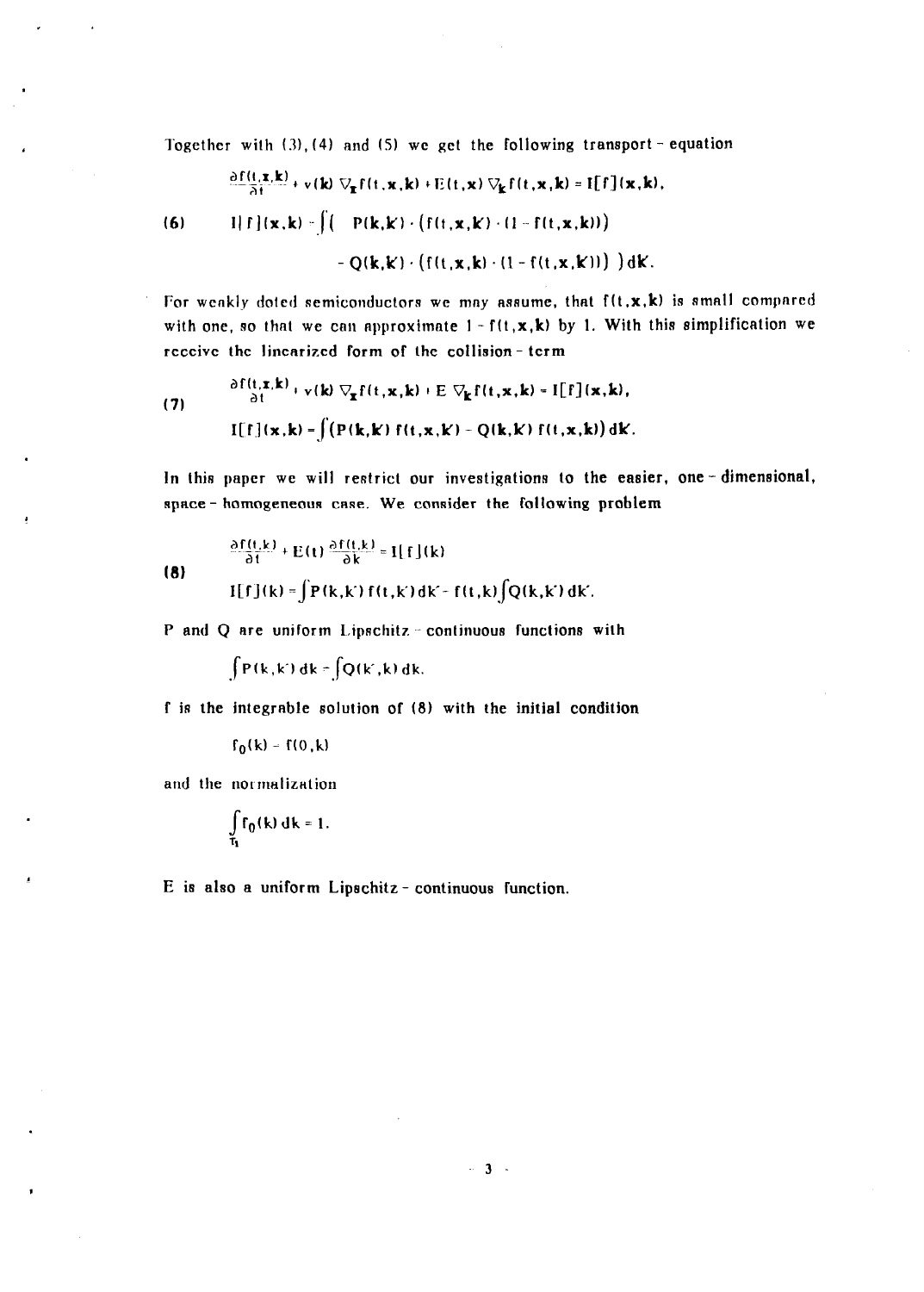## 3. The Method

Based on the particle method used in [6] for the calculation of the transport equation

$$
\frac{\partial F(t,k)}{\partial t} = \int P(k,k') F(t,k') \, dk' = f(t,k) \int Q(k,k') \, dk'
$$

we develop a numerical procedure for the  $\sin(10.8)$ .

In that case, two effects are responsible for a change of the wavevector k of a particle: the external electric field  $E(t)$  and the collision term I[f]. The simultaneous numerical handling of those effects is not very practicable. Therefore we distinguish between the collision and the drift phase.

The drift, which is the change of the wavevector k at time t coming from the electric field, is given by

$$
(9) \tT_{\tau t} k = k + \int\limits_t^t E(\rho) d\rho.
$$

At first we approximate the differential operator

$$
\mathbf{D} := \frac{\partial}{\partial t} + \mathbf{E}(t) \frac{\partial}{\partial k}
$$

by

$$
\frac{1}{\Delta t}\left[\ f(t_{n+1},T_{t_{n+1}t_n}(k))-f(t_n,k)\right].
$$

With  $f''(\cdot) = f(t_n, \cdot)$  and  $G(k) = \int Q(k, k') dk'$  we get the following scheme:

$$
f^{n+1}(T_{t_{n+1}t_n}(k)) = f^n(k) + \Delta t \ I[f^n](k)
$$
  
 
$$
= (1 - \Delta t \ G(k)) f^n(k) + \Delta t \int_{T_1}^{\Delta} P(k,k') f^n(k') dk'.
$$

If  $1 - \Delta t$  G(k)  $\ge 0$ , the non-negativity of f<sup>0</sup> is preserved.

As above mentioned, we divide one timestep into two parts

a) Computation of the collision

(11)  $\hat{f}^{n+1}(k) = f^{n}(k) + \Delta t \, \hat{f}[f^{n}](k).$ 

b) Calculation of the drift

(12)  $f^{n+1}(k) = \hat{f}^{n+1}(T_{t_n t_{n+1}}(k)).$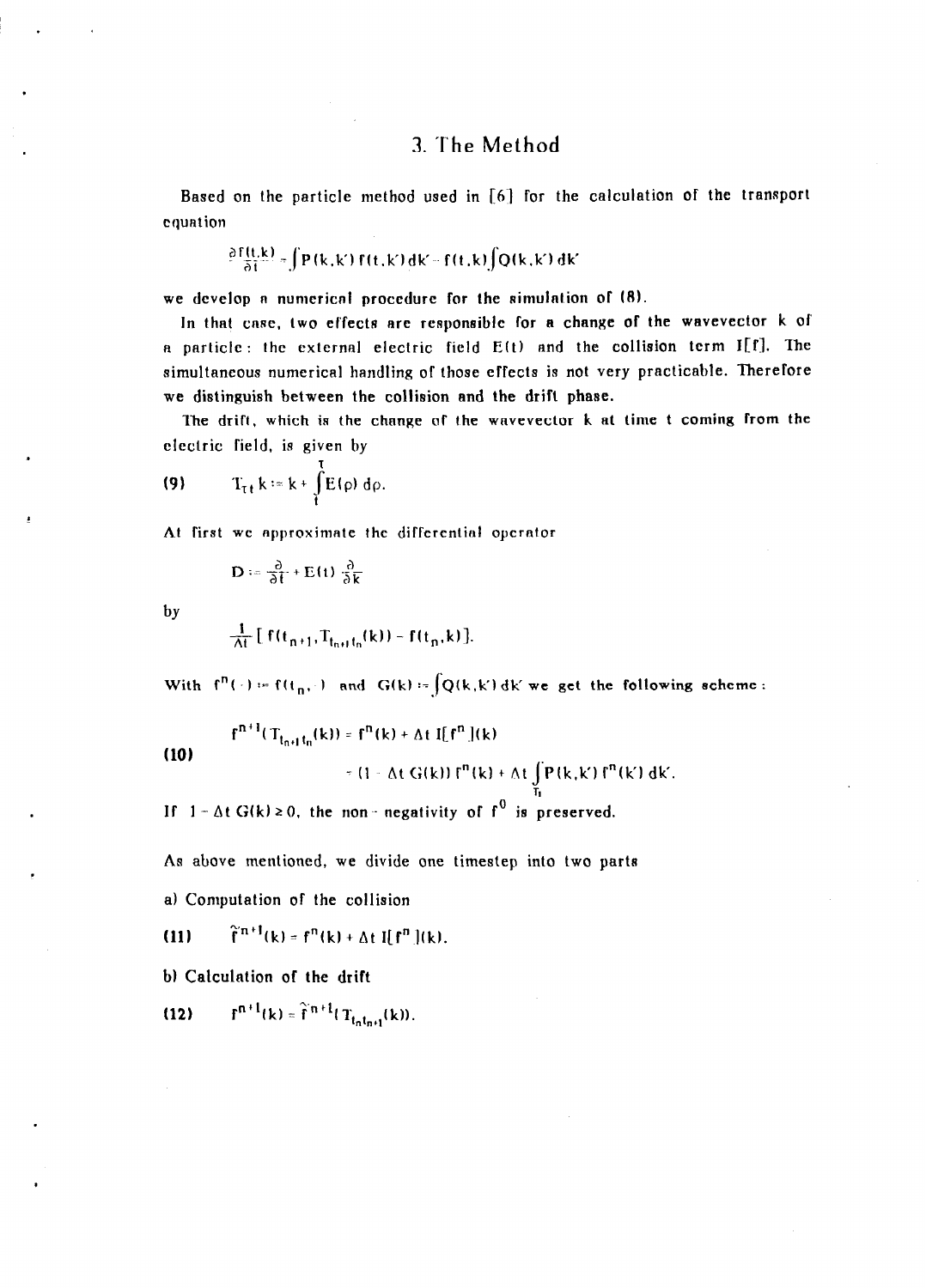Because of the non-negativity and the conservation-property  $\int f^{n}(k) dk = 1$ , we can interpret f<sup>n</sup> as the density function of an absolutely continuous probability measure  $\mu^n$ , which can be approximated by a discrete measure  $\mu^n$  of the form

(13) 
$$
\mu_N^n := \frac{1}{N} \sum_{i=1}^N \delta(k - k_i^n).
$$

To obtain from  $k_i^n$  the values  $\hat{k}_i^{n+1}$ , which take into account the effect of the collision term, we replace in the Euler - scheme (10) the function  $f^n$  by the measure  $\mu_N^n$ . This yields to the measure

(14) 
$$
v_N^n = (1 - \Delta t \ G(k)) \mu_N^n + \Delta t \int_{\tau_1} P(k, k') \mu_N^n(dk'),
$$

which consists of a discrete and a continuous part.

To evaluate now a discrete approximation of  $v_N^n$ , we use the technique of [6]. At first we determine  $\hat{k}_i$  by

(15) 
$$
\frac{i}{N} = \int_{\tilde{K}_0}^{\tilde{K}_1} d\nu_N^n
$$
,  $i = 1$  (1) N

and then we compute  $\widetilde{k}_{i}^{n+1}$  from

(16) 
$$
\widetilde{k}_i^{n+1} = N \int_{\widetilde{k}_{i-1}}^{\widetilde{k}_i} k \, d\nu_N^n(dk), \quad i = 1 (1) N.
$$

So the  $\tilde{k}_i^{n+1}$  are the mean values of the intervals  $[\hat{k}_{i-1}, \hat{k}_i]$ .

It remains to consider the influence of the external electric field E(t). Therefore we approximate the drift  $T_{th}$ k by

$$
T_{\tau t_n}k = k + (\tau - t_n) E(t_n)
$$

and calculate the  $k_i^{n+1}$  by

$$
(17) \qquad k_i^{n+1} = \tilde{k}_i^{n+1} + \Delta t E(t_n).
$$

This results in the measure

(18) 
$$
\mu_N^{n+1} = \frac{1}{N} \sum_{i=1}^N \delta(k - k_i^{n+1}).
$$

This is an approximation of  $\mu^{n+1}$  and therefore of  $f^{n+1}$ .

The convergence of the numerical method presented above, in the case of a periodic geometrie, was shown in [3] by proving the following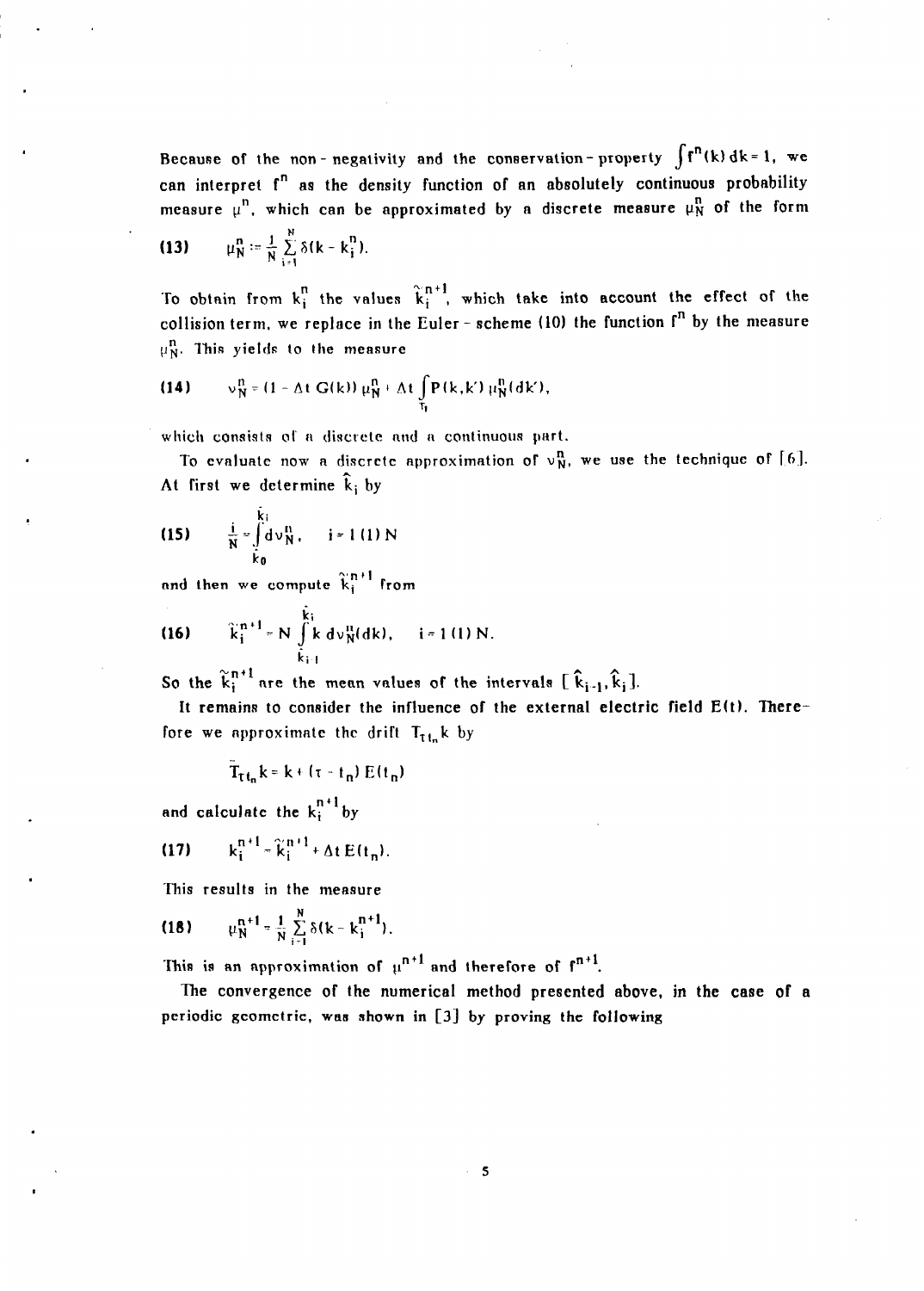Theorem.

Let  $f : [0,\hat{i}] \times T_1 \rightarrow \mathbb{R}^7$ ,  $\hat{i} > 0$  be the integrable solution of the equation

$$
\frac{\partial f(t,k)}{\partial t} + E(t) \frac{\partial f(t,k)}{\partial k} = \int_{T_1} P(k,k') f(t,k') dk - f(t,k) \int_{T_1} Q(k,k') dk',
$$

 $T_i \sim [0, 1]^j$ , j - dimensional Torus,

P, Q:  $T_2 \rightarrow \mathbb{R}^+$  uniformly Lipschitz - continuous functions with

$$
\int_{T_1} P(k, k') dk = \int_{T_1} Q(k', k) dk,
$$
  
Q(k, k') = Q(k+z, k'+z'), P(k, k') = P(k+z, k+z'), z, z' \in Z,  

$$
\int_{T_1} f_0(k) dk - 1, \quad f(t, k) = f(t, k+z), z \in Z,
$$
  
E : [0,î]  $\rightarrow$  R uniformly Lipschitz - continuous.

Then the sequence of discrete probability measures  $\mu_N^n$ , defined by (15), (16), (17) and (18), converges to the measure  $\mu$ , where

 $\mu$ (dk) =  $f(t, k)$  dk

for any finite time interval, if  $\Delta t \rightarrow 0$ , N and  $N \Delta t \rightarrow \infty$ , provided that lim  $\mu_N^0 = \mu^0$ .

#### Remark.

Under certain assumptions, the convergence for the case of an unbounded domain can be obtained using a transformation from the unbounded region to the torus (see  $[3],[6]$ ). Otherwise we only get weak convergence in any finite interval of the unbounded domain. But for physically relevant models we assume, that the  $f(t, \cdot)$  are the density functions of a tight class of measures, so that it is enough to consider a compact interval.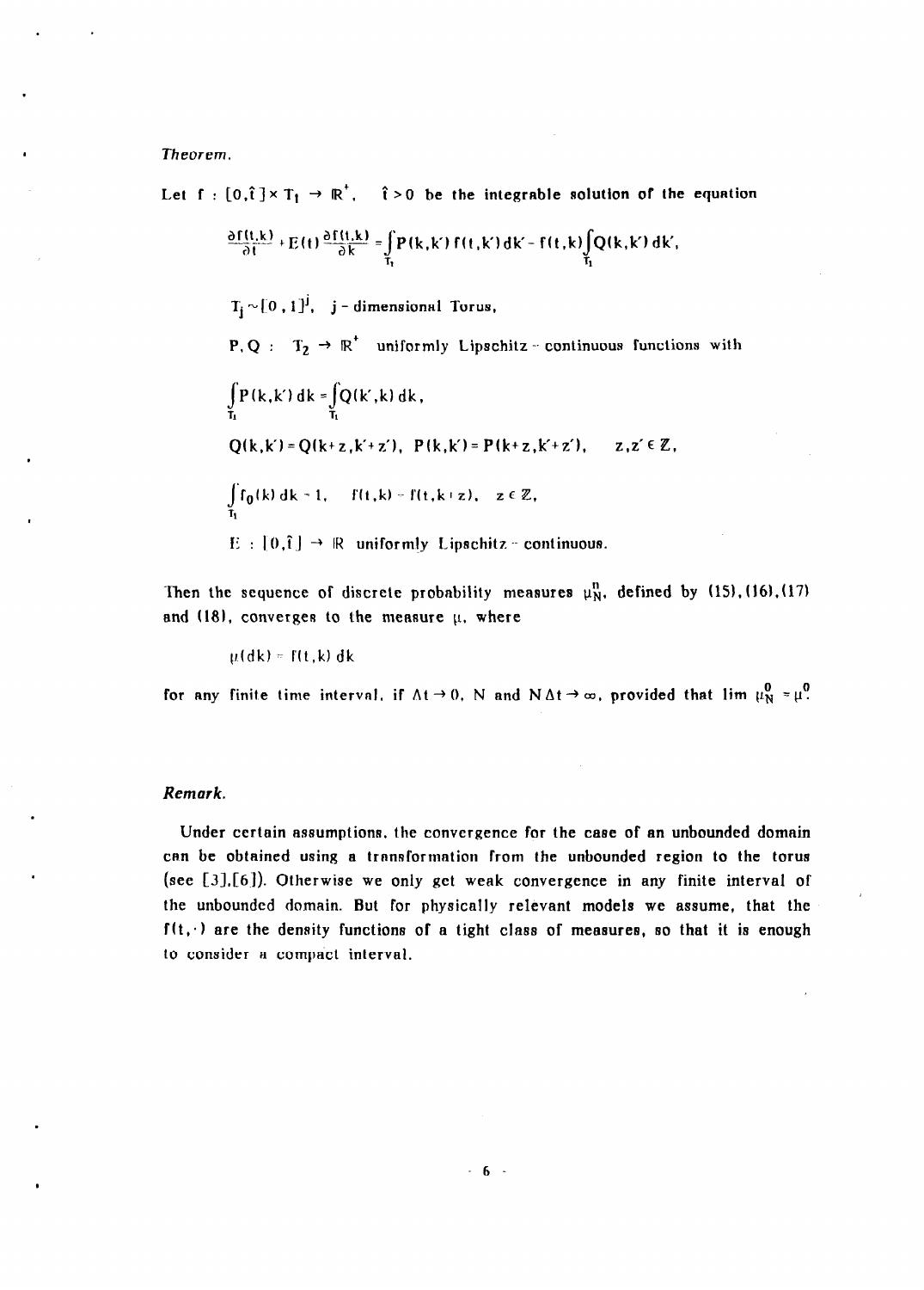#### 4. Numerical Results

In this section we present some applications of our procedure. To show, that our scheme is able to produce accurate results, we investigate two models, which were already used in  $\lceil 2 \rceil$  to test a deterministic particle method (for a detailed description of the models we refer to  $[1]$ , $[2]$ ). The advantage of this models is, that one can obtain analytical solutions, which can be compared with the numerical computations.

The first test case is the simplest relaxation time model, which is described by the following equation

(19) 
$$
\frac{\partial f(t,k)}{\partial t} - \frac{q}{h} E \frac{\partial f(t,k)}{\partial k} = \frac{1}{\tau} \int_{\mathbb{R}} (M_T(k) f(t,k) - M_T(k') f(t,k)) \, dk.
$$

Here is

$$
M_T(k) = \frac{\hbar}{\sqrt{2\pi m^* k_B T}} = e^{-\frac{E(k)}{k_B T}}
$$

the Maxwell - distribution to the temperature  $T (= 77K)$ .

The constants in (19) are

| $f(k) = \frac{\hbar k^2}{2m^*}$                       | the kinetic energy of the state k, |
|-------------------------------------------------------|------------------------------------|
| $\hbar = \frac{\hbar}{2 \pi}$                         | the reduced Planck constant,       |
| $m^* = 0.067 m_0$                                     | the effective electron mass,       |
| $k_B = 1.38062 \cdot 10^{-23} \frac{J}{K}$            | the Boltzmann constant,            |
| $q = 1.602192 \cdot 10^{-19}$ As the electron charge, |                                    |
| $\tau \in [10 \text{ fs}, 1 \text{ ns}]$              | the relaxation time.               |

I'or the computation we have chosen the following inputs :

E = 
$$
10^6 \frac{V}{m}
$$
,  
\n $\tau = 10^{-13} s$ ,  
\n $\Delta t = 10^{-15} s$ ,  
\nN = 255.

In figures 1.1 up to 1.5 ( $t = 0.0.5 \cdot 10^{-13}$ s  $10^{-13}$ s 2  $\cdot 10^{-13}$ s 3  $\cdot 10^{-13}$ s) the numeric results (dots) are compared with the exact solution (lines).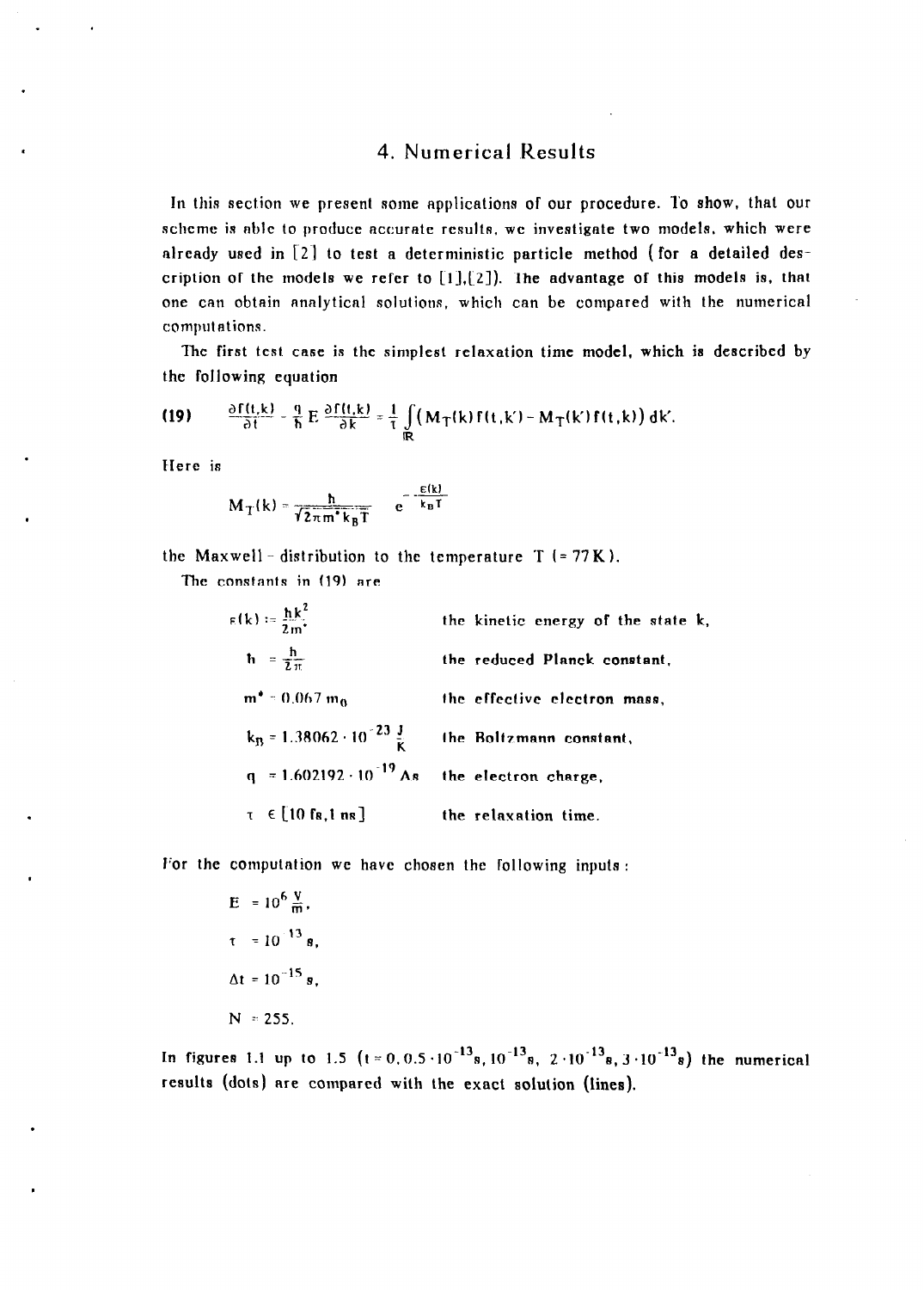

Fig. 1.1



 $Fig. 1.2$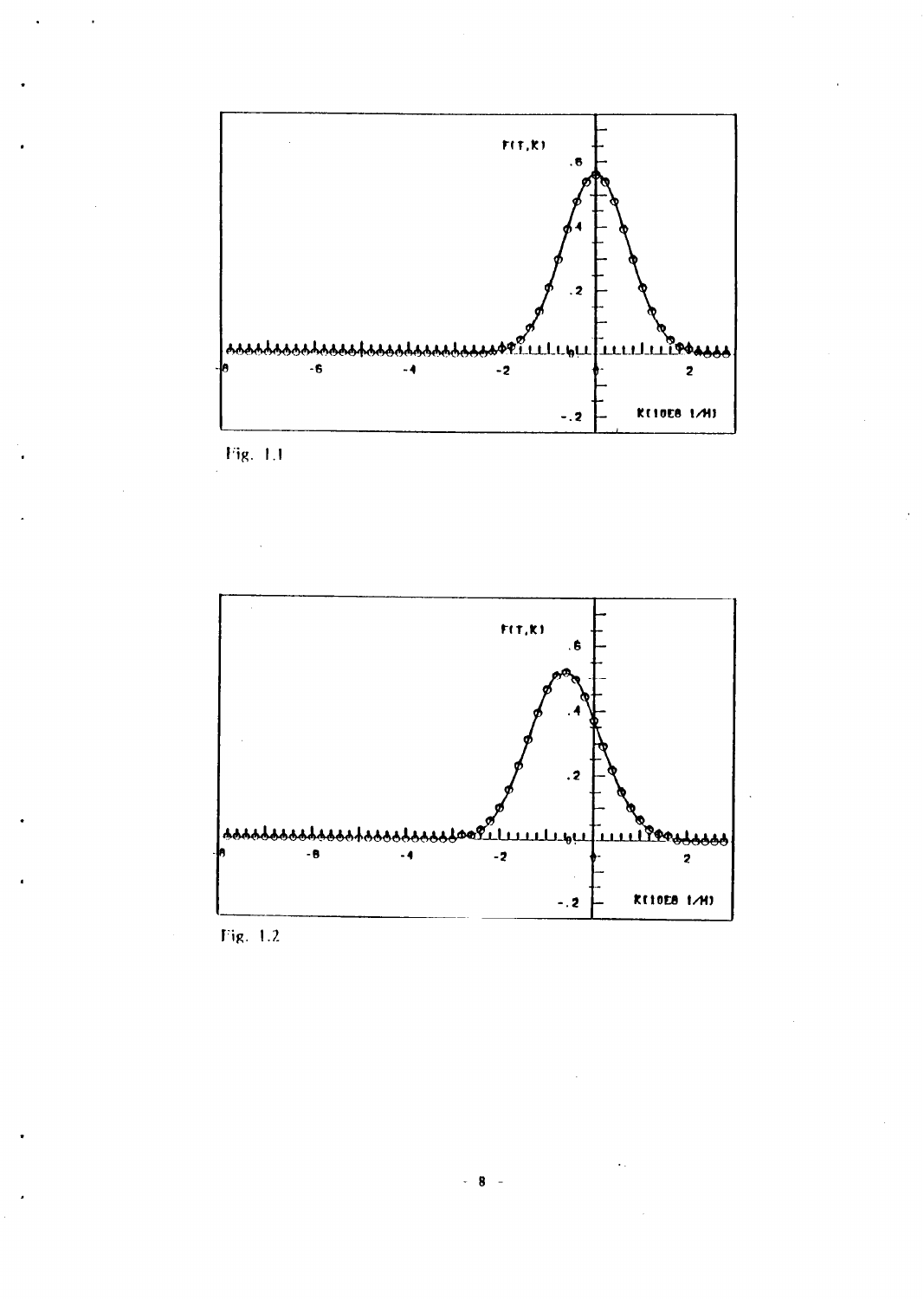

Fig. 1.3

,

.



Fig. 1.4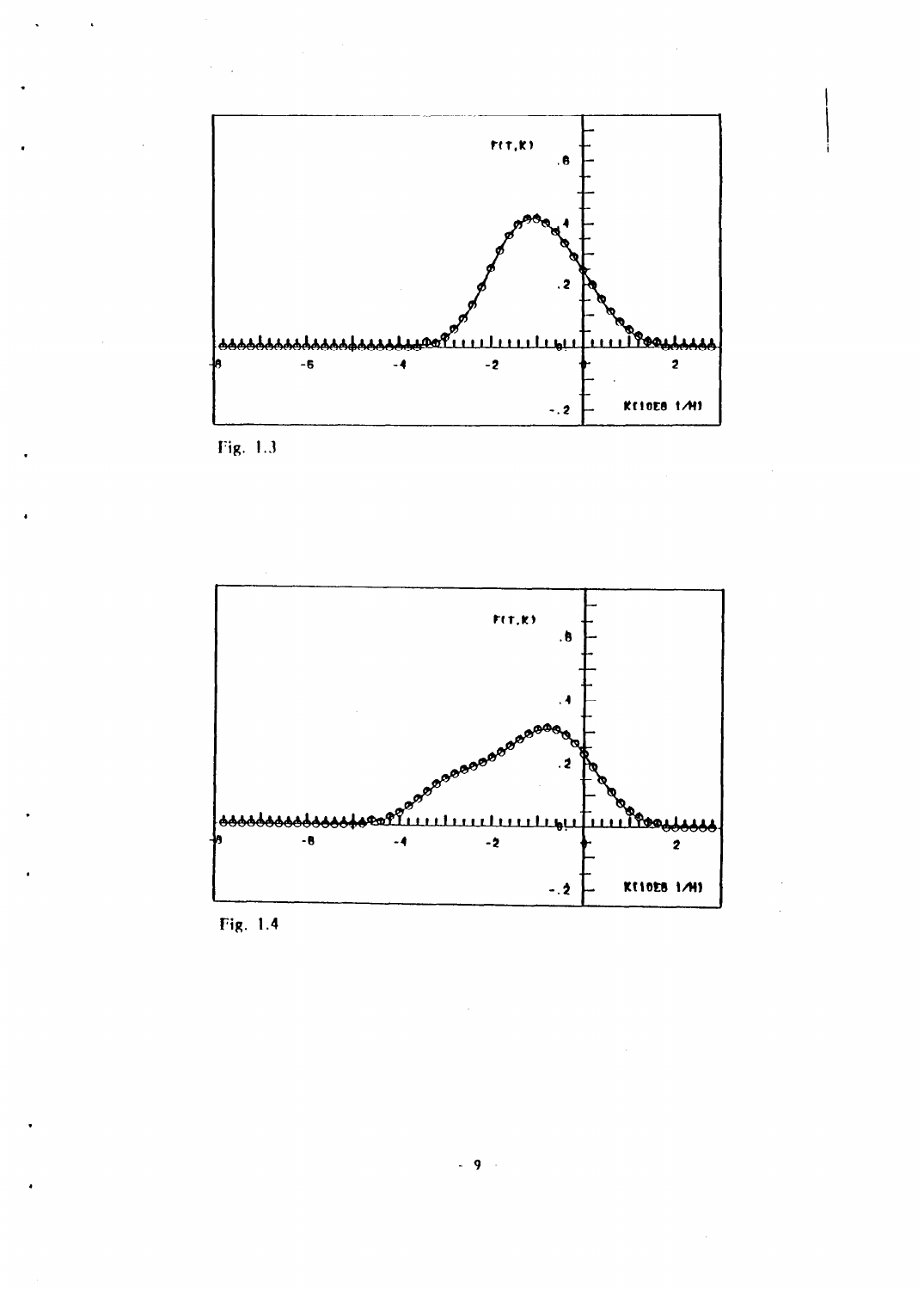

Fig.  $1.5$ 

 $\mathcal{A}^{\mathcal{A}}$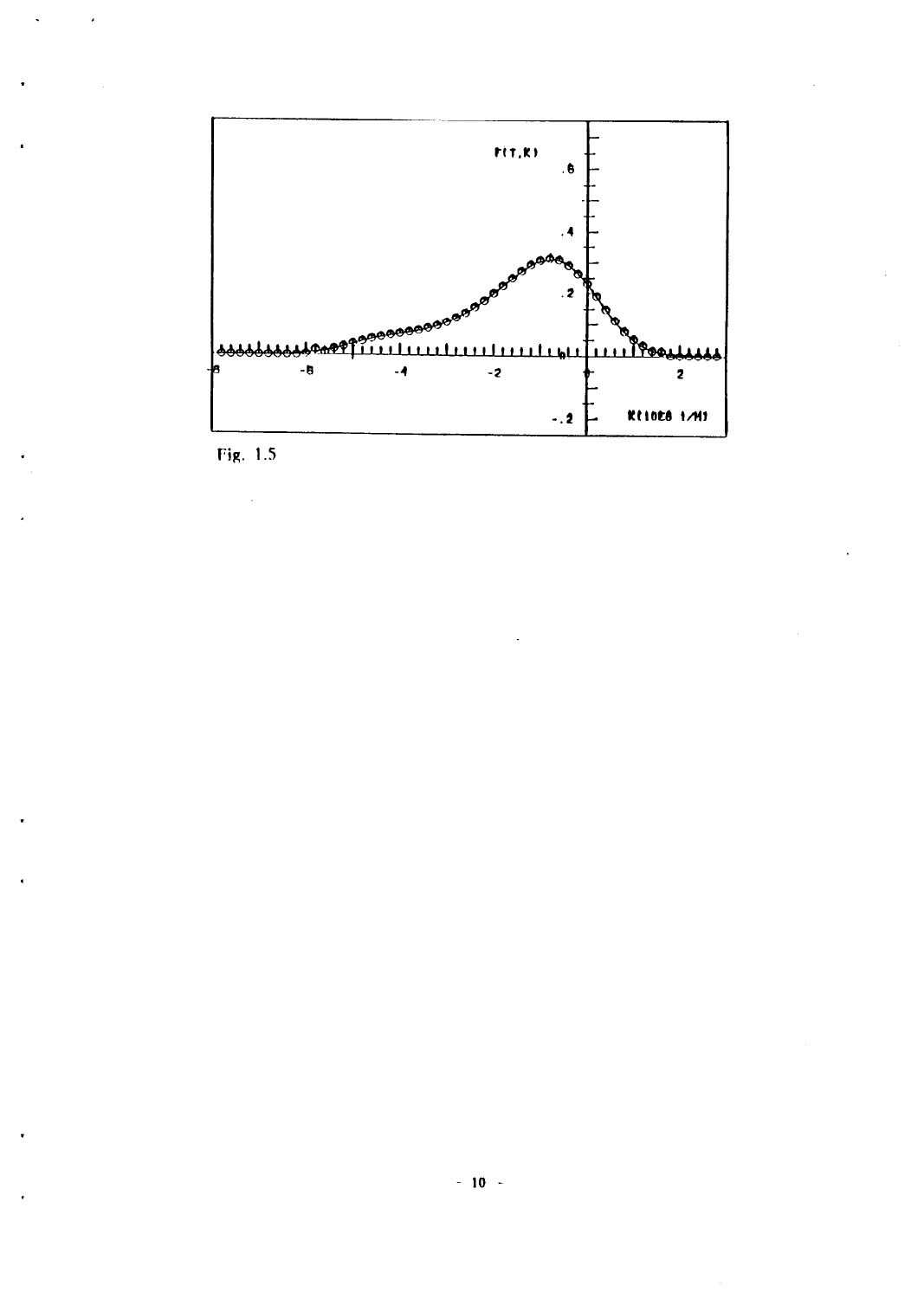For a second test, we apply the scheme to a relaxation time model for a polar optical scattering, given by

$$
\frac{\partial f(t,k)}{\partial t} - \frac{q}{h} E \frac{\partial f(t,k)}{\partial k} = \int_{\mathbb{R}} P(k,k') f(t,k') dk' - f(t,k) \int_{\mathbb{R}} Q(k,k') dk',
$$
\n(20) 
$$
P(k,k') = \frac{M_T(k)}{f(k) \tau(k') \int_{\mathbb{R}} M_T(k)} dk'
$$

$$
Q(k,k') = \frac{M_T(k')}{\tau(k) \tau(k') \int_{\mathbb{R}} \frac{M_T(k)}{\tau(k)} dk}.
$$

The relaxation time with a threshold is described by

 $\tau(k) = \begin{cases} \tau_1 & \text{if} \quad \varepsilon(k) \leq \varepsilon_1 \\ \tau_2 & \text{if} \quad \varepsilon(k) > \varepsilon_1 \end{cases}$ 

The calculations, which yield to the figures 2.1 up to 2.5 were performed with the following parameters:

$$
N = 255,
$$
  
\n
$$
\epsilon_t = \hbar \omega_0 = 0.035 \text{ eV}
$$
  
\n
$$
T = 77 \text{ K},
$$
  
\n
$$
m^* = 0.067 \text{ m}_0,
$$
  
\n
$$
E = 10^5 \frac{\text{V}}{\text{m}},
$$
  
\n
$$
\tau_1 = 10^{-11} \text{ s},
$$
  
\n
$$
\tau_2 = 10^{-12} \text{ s}
$$

and correspond to the times  $t = 0.5 \cdot 10^{-13} s. 15 \cdot 10^{-13} s. 30 \cdot 10^{-13} s. 75 \cdot 10^{-13} s.$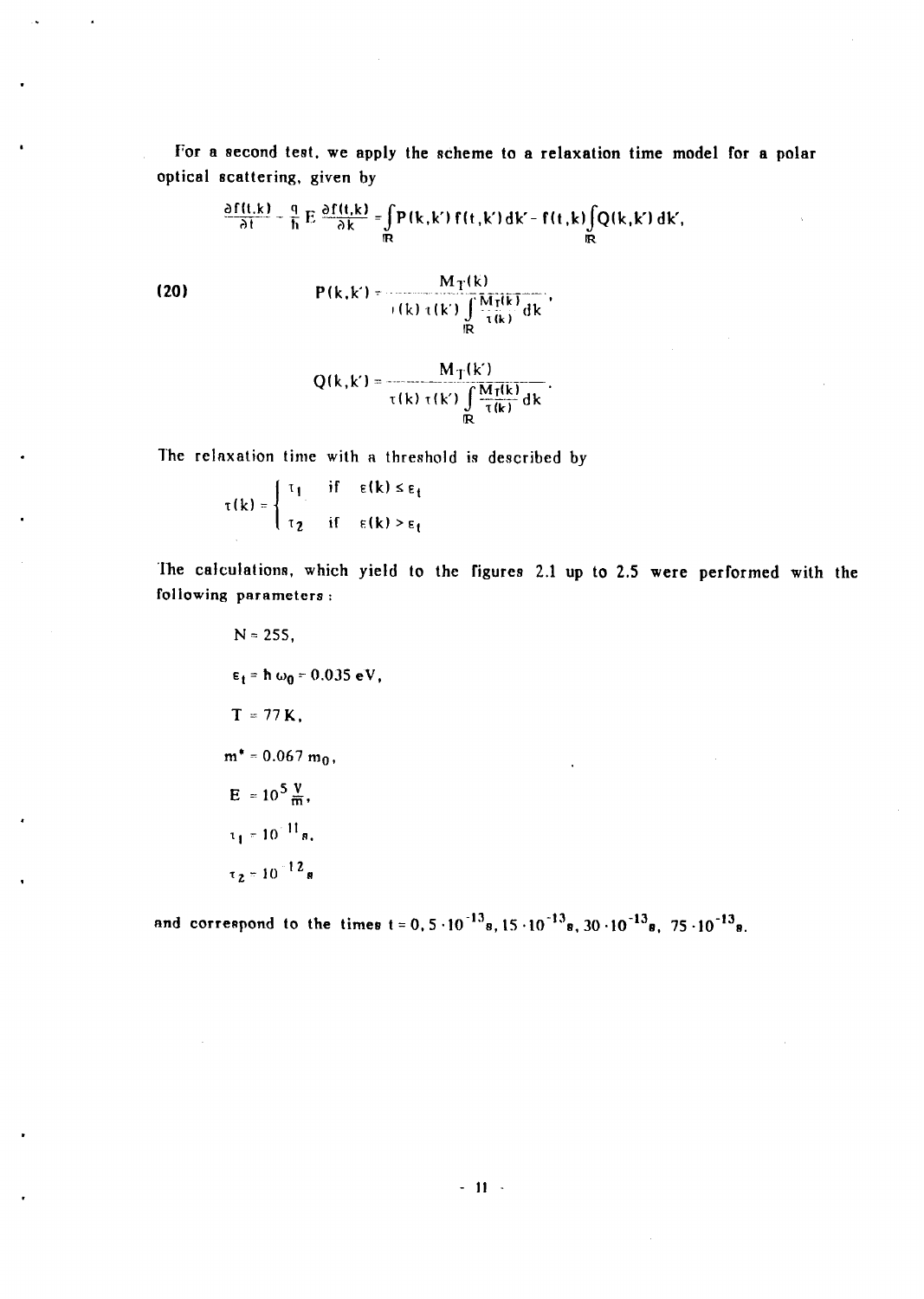



Fig. 2.2

 $\langle \cdot \rangle$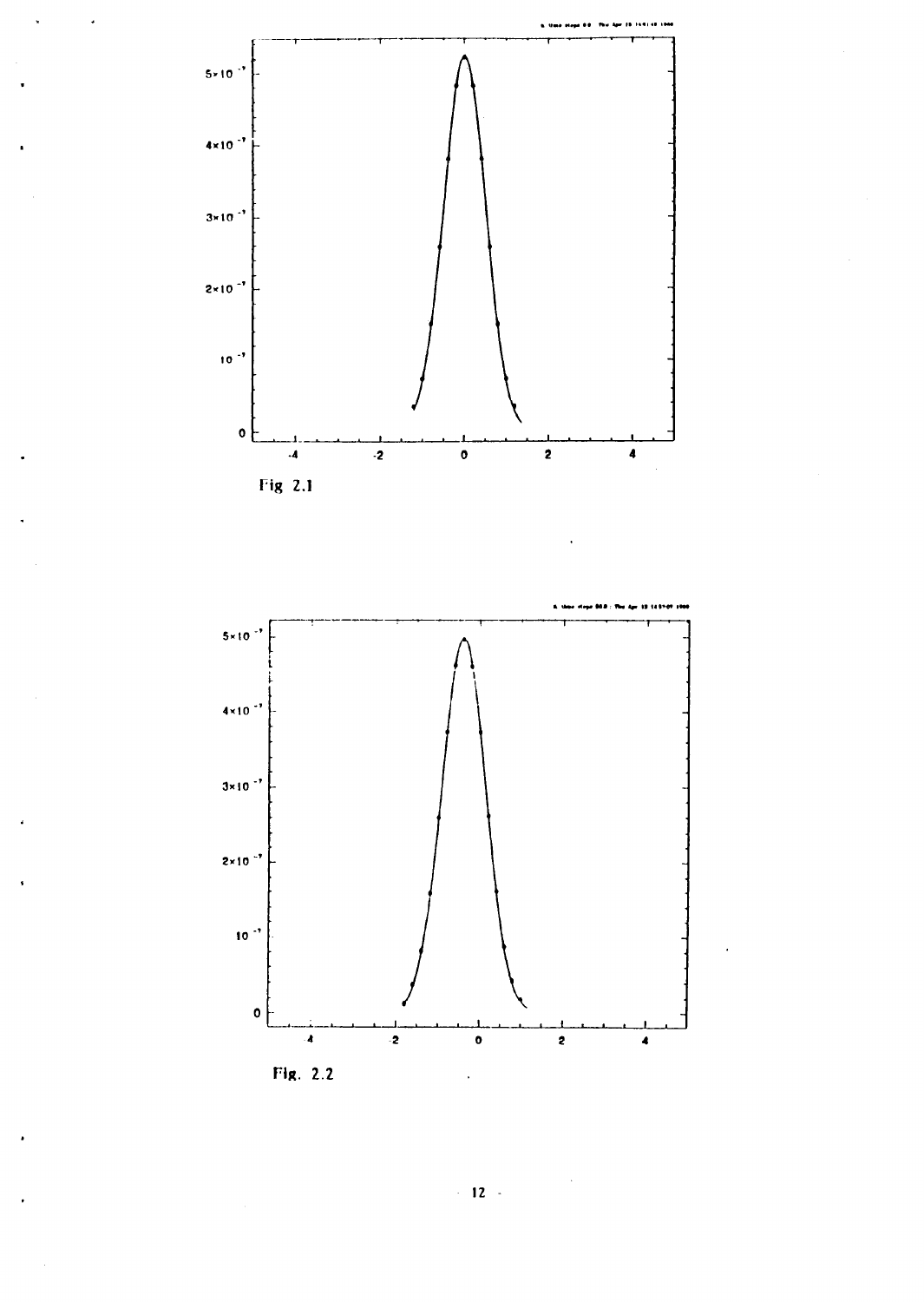



 $-13$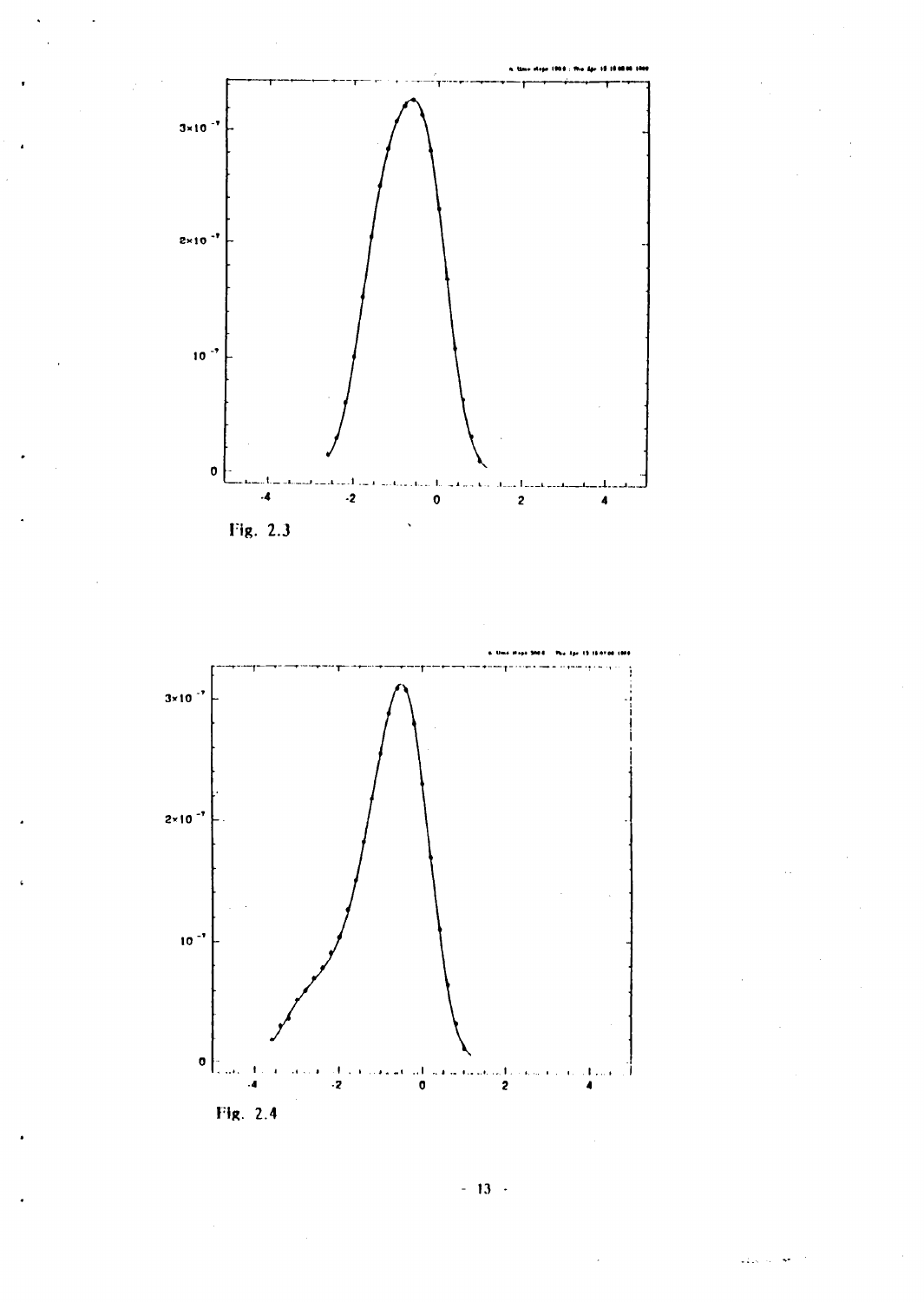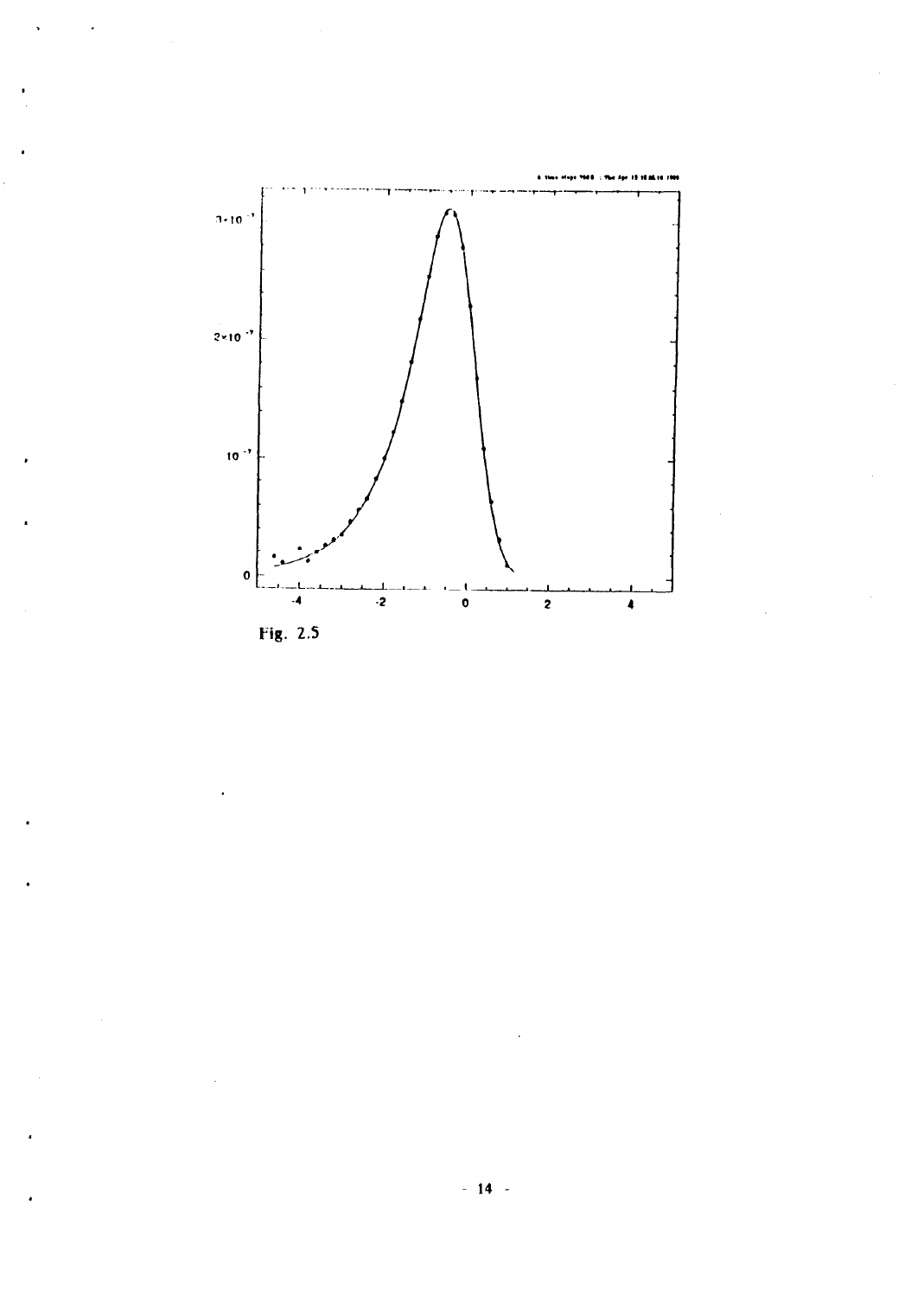#### 5. Extension to the inhomogeneous case

In chapter 3 and 4 we dealt with a numerical procedure for the homogeneous field case, a simplified but physically relevant model. Our aim is to handle the full semiconductor equation (1) with a selfconsistent electric field. Therefore it is necessary to extend the method defined by  $(15)$ ,  $(16)$ ,  $(17)$  to the inhomogeneous case.

In [5] the numerical handling of a space - inhomogeneous linear transport equation without an electric field is presented. Now we will combine the schemes of  $[5]$ and chapler 3 to find a way to solve the full equation. Additionally, we have to take a look on how to compute the selfconsistent electric field  $E(t, x)$ . But since  $(1)$ , neglecting the collision term  $I[f]$ , has a strong resemblance to the Vlasov equation from plasma physics, we can apply to it the same particle - in - cell methods.

As in chapter 3 we approximate the differential operator

$$
\mathbf{D} := \frac{\partial}{\partial t} + \mathbf{g}(\mathbf{k}) \nabla_{\mathbf{x}} + \mathbf{E}(\mathbf{t}, \mathbf{x}) \nabla_{\mathbf{k}}
$$

by

$$
\frac{1}{\Delta t} [f(t_{n+1}, T_{t_{n+1}t_n}(x, k)) - f(t_n, x, k)],
$$

where  $T_{t0}$  is the solution of the following system of ODE's:

 $\dot{x}(t) = g(k(t)),$  $k(t) = E(t, x)$ .

We get again for the collision and the drift phase

$$
\widetilde{f}^{n+1}(\mathbf{x}, \mathbf{k}) = f^{n}(\mathbf{x}, \mathbf{k}) + \Delta t \, \mathbf{I}[f^{n}](\mathbf{x}, \mathbf{k}),
$$
\n
$$
f^{n+1}(\mathbf{x}, \mathbf{k}) = \widetilde{f}^{n+1}(T_{1-t-1}(\mathbf{x}, \mathbf{k})).
$$
\n
$$
f^{n+1}(\mathbf{x}, \mathbf{k}) = \widetilde{f}^{n+1}(\mathbf{x}, \mathbf{k}).
$$

Interpretation of  $f^{n}(\cdot)$  as the density function of a probability measure  $\mu^{n}$  and approximation of  $\mu^n$  by a discrete measure

$$
\mu_N^n = \frac{1}{N}\sum_{i=1}^N \delta(\mathbf{x}-\mathbf{x}_i^n) \; \delta(k-k_i^n)
$$

yields to the following numerical scheme :

- Approximation of the initial distribution  $f^0$  by

$$
\mu_N^0 = \frac{1}{N} \sum_{i=1}^N \delta(x - x_i^0) \delta(k - k_i^0).
$$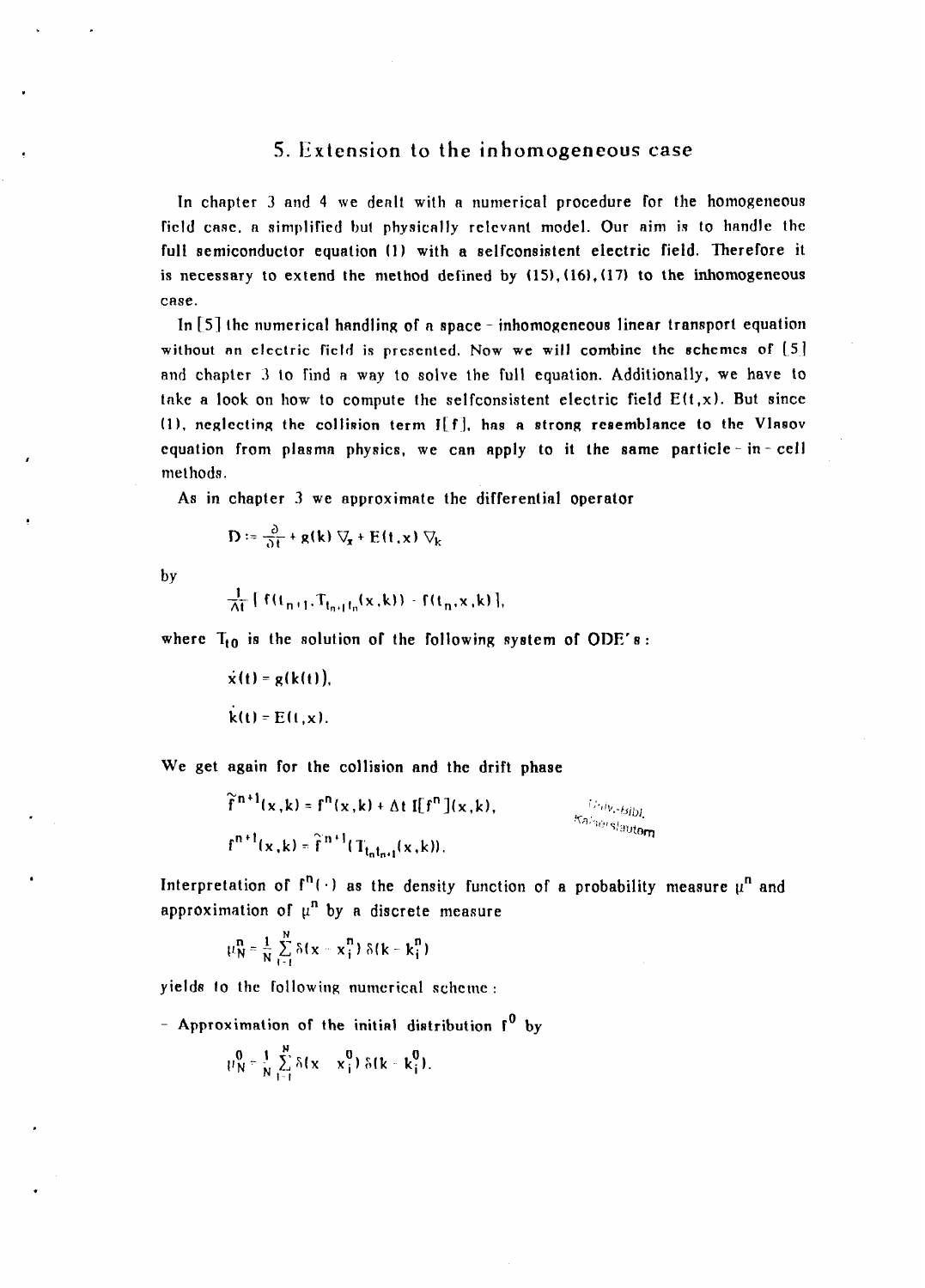For every time step

- 1) Splitting of the spatial range in intervals of equal size.
- 2) Space homogeneous computation of the new k-values. Replacing  $f^n$  in (20) by the discrete measure  $\mu_N^n$ . Rediscretization of the resulting measure  $v_N^n$  with a discrete and a continuous part.
- 3) Calculation of the electric field using a particle in- cell method.
- 4) Determination of the new particle position and velocity by

 $k_i^{n+1} = k_i^{n+1} + \Delta t E(t_n, x_i^n),$  $x_1^{n+1} = x_2^{n} + g(k_1^{n+1}).$ 

. The convergence proof of this method should reeult from the convergence proof' of the homogeneous case with an electric field [3], the non- homogeneous case without an electric field [s] and on simultaneous consideration of the error occuring from the computation of  $E(t, x)$ . For a detailed proof and first numerical experiments we refer to  $[6]$ .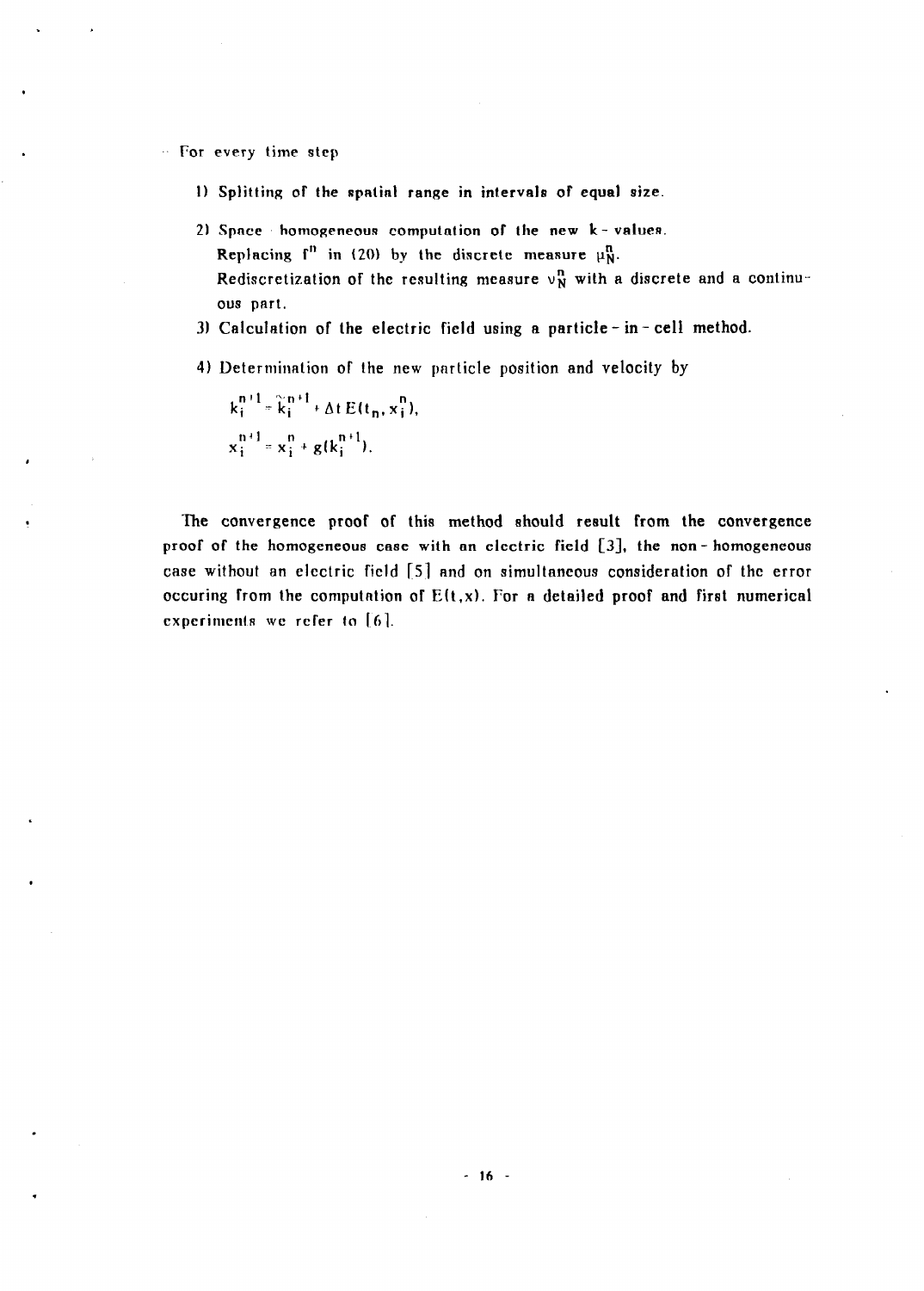# 6. Conclusions

We presented a deterministic particle method for the simulation of the Boltzmann transport equation of semiconductors. In the space homogeneous case, the convergence is proved and the computer implementation gives accurate results for a small number of particles  $(N = 255)$ . The extension to the space-inhomogeneous case including a selfconsistent electric field was quoted. A convergence proof and numerical experiments for this case are in preparation.

 $\overline{\phantom{a}}$